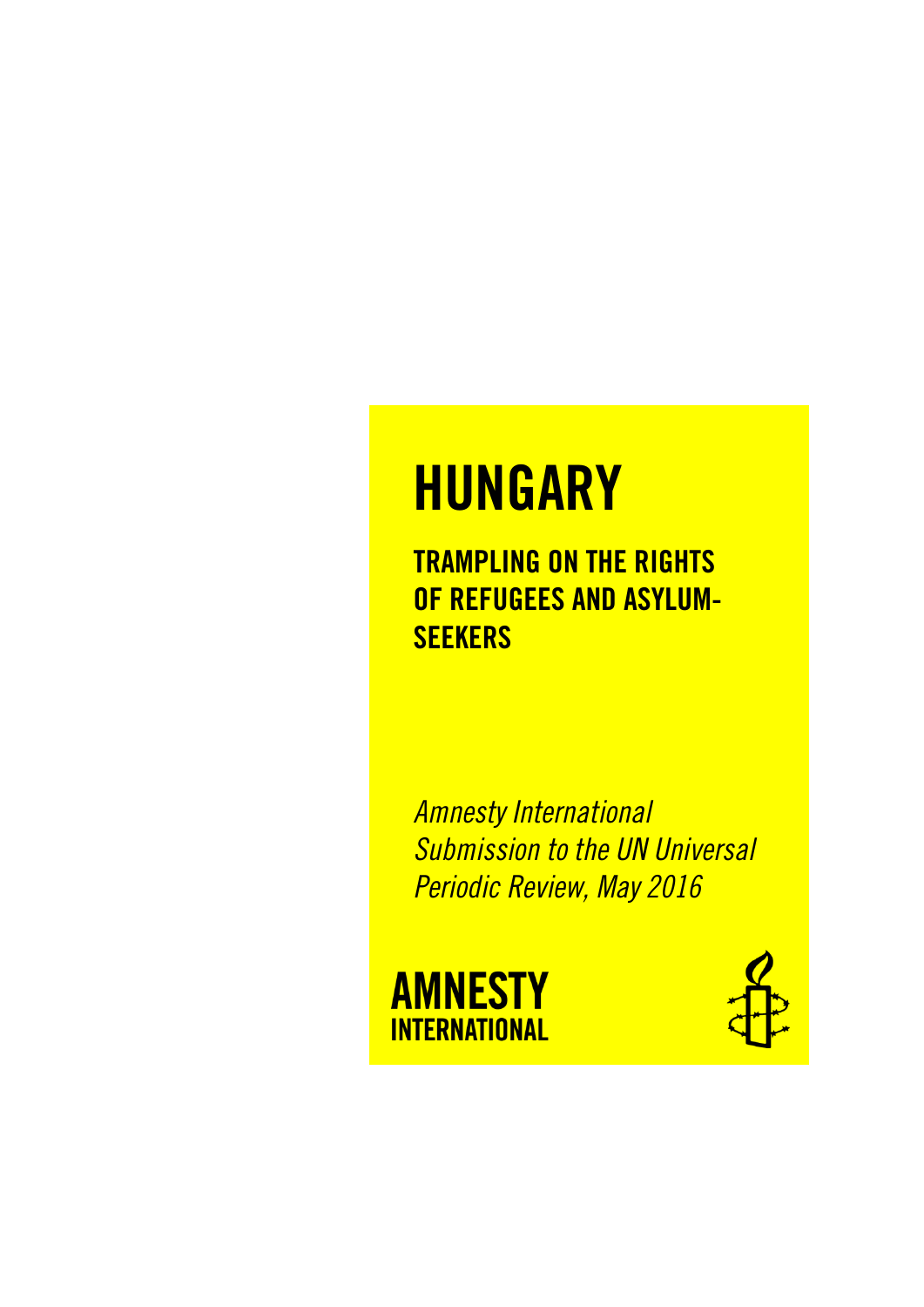# **CONTENTS**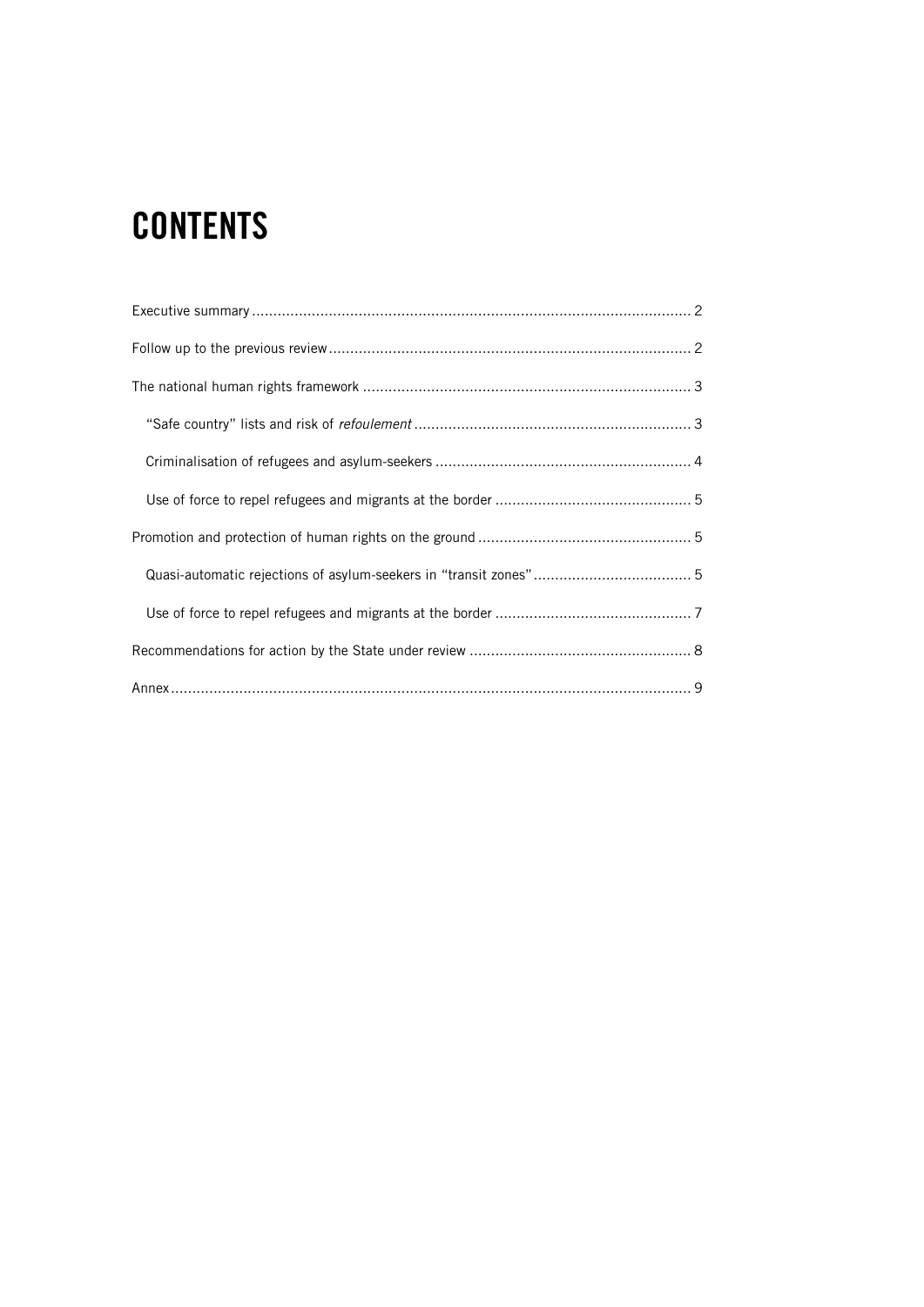## <span id="page-2-0"></span>**EXECUTIVE SUMMARY**

This submission was prepared for the Universal Periodic Review (UPR) of Hungary taking place in May 2016. In it, Amnesty International evaluates the implementation of some of the recommendations made in the previous cycle of the UPR in relation to the rights of refugees and migrants and raises further concerns about continuing violations of the rights of refugees and migrants, in particular breaches of the principle of *non-refoulement*.

Amnesty International also makes a number of recommendations to Hungary to address the human rights violations raised in this submission.

### <span id="page-2-1"></span>**FOLLOW UP TO THE PREVIOUS REVIEW**

During its first UPR in 2011, Hungary accepted recommendations to improve the living conditions of asylum-seekers and to step up efforts to improve the treatment of asylum-seekers and refugees.<sup>1</sup> Hungary rejected a recommendation to establish adequate mechanisms to identify potential asylum-seekers in border procedures. 2 The government argued that a mechanism to identify potential asylum-seekers in border procedures was already in place and that national law prohibits escorting a failed asylum-seeker "back at the border and [their] return… to a country which cannot be considered as a safe country of origin or a safe third country (in accordance with the principle of *non-refoulement*)".<sup>3</sup> The government further stated that it "is constantly striving to ameliorate the living conditions of asylum seekers and refugees… [and that] the Ministry of Interior supports projects aiming to better the living conditions of both persons granted international protection and asylum seekers using the sources of the European Refugee Fund to complement national actions."<sup>4</sup>

Amnesty International is concerned, however, that measures adopted by Hungary in August and September 2015 in response to the sharp increase of the numbers of refugees and migrants entering the country may lead to a breach of these commitments, as well as a breach of its international obligations to protect the rights of refugees and migrants. In taking these measures, Hungary:

- Shifts its responsibility to provide access to a prompt and effective asylum procedure to third countries (such as Serbia), regardless of whether the applicants would have access to a prompt and efficient asylum procedure in the third country and whether there is a real risk of *refoulement*; 5
- **Breaches its obligation to ensure the right to effective remedy in appeals**

j

<sup>1</sup> Human Rights Council*, Report of the Working Group on the Universal Periodic Review – Hungary,* A/HRC/18/17, 11 July 2011, recommendation 94.112 (Islamic Republic of Iran), and 94.113 (Belarus).

<sup>2</sup> A/HRC/18/17, recommendation 95.27 (Brazil).

<sup>3</sup> A/HRC/18/17/Add.1, pp. 6-7.

<sup>4</sup> A/HRC/18/17/Add.1, p. 7.

<sup>5</sup> In breach of the EU Asylum Procedures Directive (Recast), Article 38(2).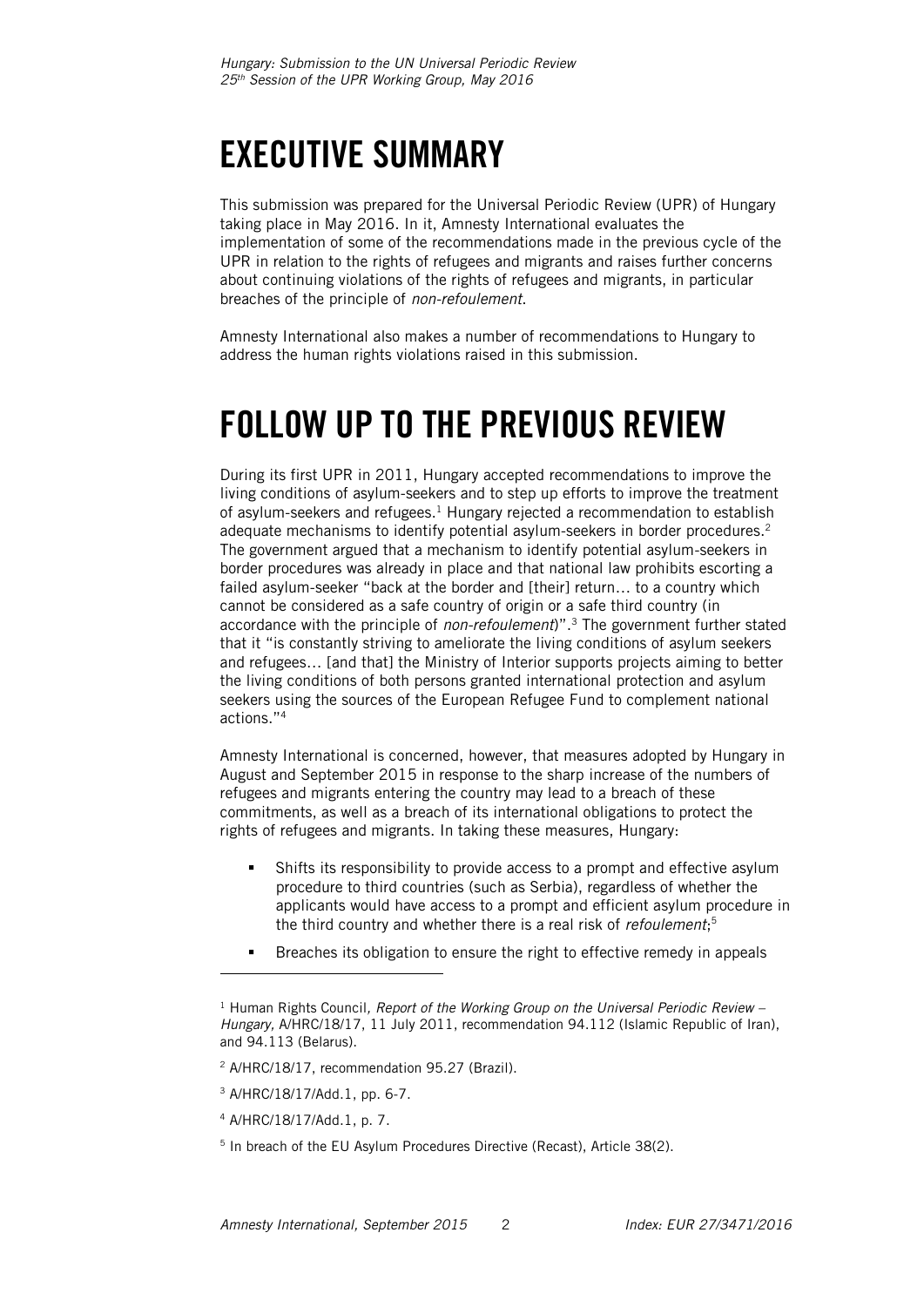against decisions on asylum procedures at the border;<sup>6</sup>

 Breaches the prohibition on imposing penalties on refugees who unlawfully enter Hungarian territory.<sup>7</sup>

### <span id="page-3-0"></span>**THE NATIONAL HUMAN RIGHTS FRAMEWORK**

#### <span id="page-3-1"></span>"SAFE COUNTRY" LISTS AND RISK OF *REFOULEMENT*

In response to the significant increase in the number of refugees and migrants entering Hungary since January 2015, the government has adopted a range of measures aimed at keeping refugees and migrants out of its territory.

On 1 August 2015, an amendment to the Asylum Law entered into force, $8$  which authorized the government to issue a list of "safe countries of origin" and "safe third countries" of transit to which asylum-seekers may be returned. Serbia, Macedonia and EU member states, including Greece, were deemed to be "safe" by the Hungarian authorities. In line with the amendment, asylum applications by people from "safe countries of origin" are now routinely rejected and people who have transited through "safe third countries" before reaching Hungary are being returned to a transit country.<sup>9</sup> As such, asylum-seekers entering Hungary from Serbia risk quasi-automatic rejection of their asylum application<sup>10</sup> as it is assumed that they "could have applied for effective protection there".<sup>11</sup> As the "safe third country" assessment by Hungary takes place at the admissibility stage of the application, most new asylum claims submitted at land borders are being rejected without a review of the merits and particular circumstances of the applicant.

Amnesty International is concerned that under the amended Asylum Law Hungary is able to shift its responsibility for the asylum procedure onto third countries, without itself undertaking a thorough assessment of whether an individual applicant would be at risk of serious human rights violations in the third country and whether they have meaningful links with that country. Under international law, Hungary cannot avoid its responsibility to examine asylum claims made in its territory. The current practice, which affects the majority of new asylum seekers, of denying access to an individualized asylum procedure based on the fact that the applicant transited through a "safe third country" may also result in breach of its obligation under the principle of *non-refoulement,* which is part of customary international law.

With regard to the list of "safe countries of origin", Amnesty International considers that the imposition of an expedited procedure based on country of origin could

ł

<sup>6</sup> Article 46 of the EU Procedure Directive (Recast) 2013/32/EU.

<sup>&</sup>lt;sup>7</sup> Article 31 of the 1951 Convention Relating to the Status of Refugees.

<sup>8</sup> Act CXXVII/2015.

<sup>9</sup> See Amnesty International's concerns over the use of "safe country" lists: Hungary: *Change to Asylum Law puts tens of thousands at risk*, 30 July 2015.

<sup>10</sup> Hungarian Helsinki Committee (2015), *No Country for Refugees*.

 $11$  Section 51(2) and 51(4) of the Asylum Law.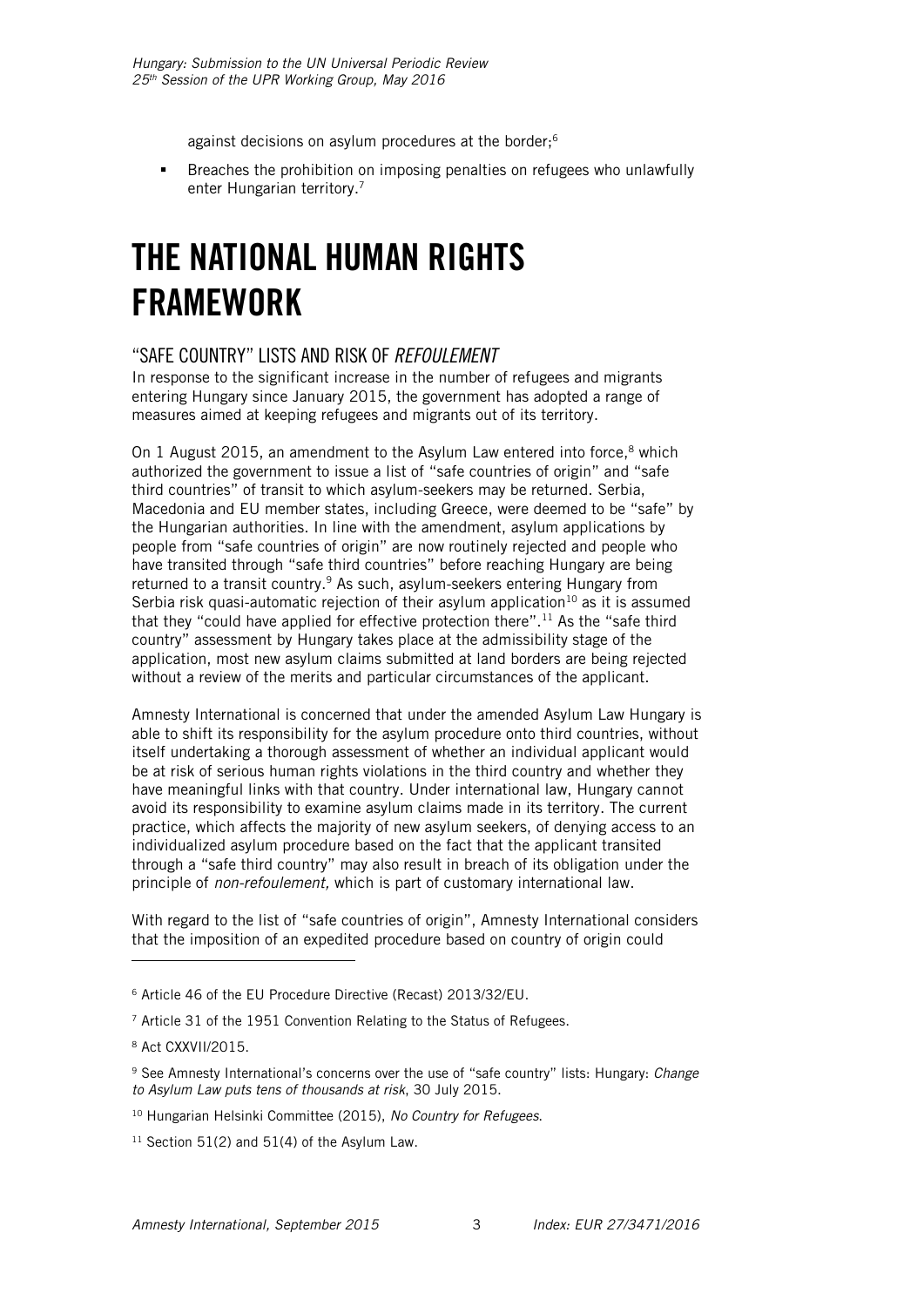amount to unlawful discrimination. The prohibition of discrimination based on nationality is a fundamental principle of international law.<sup>12</sup> Furthermore, as a result of the introduction of the list of "safe countries of origin", Hungarian law now, in effect, restricts access to the regular asylum procedure for asylum seekers originating from the countries on that list. While an applicant may rebut the presumption of safety, s/he bears the burden of proof and is required to do so under an expedited asylum procedure with fewer safeguards. This means that individuals in need of international protection are at risk of *refoulement*.

On 15 September 2015, another set of amendments to the Asylum Law, the Law on Criminal Procedure, and the Criminal Code, came into effect. The authorities have now criminalised "illegal entry" through the border fence and created "transit zones" for asylum-seekers at the border.<sup>13</sup> Amnesty International is concerned that Hungary is constructing a system in which the majority of refugees will be denied access to the territory of the EU, as a result of the quasi automatic rejections of the asylum applications on the border within "an extremely accelerated procedure".<sup>14</sup>

#### <span id="page-4-0"></span>CRIMINALISATION OF REFUGEES AND ASYLUM-SEEKERS

Under the amended Criminal Code,<sup>15</sup> those entering Hungary "unauthorized" through the border fence are committing a criminal offence punishable by a prison sentence of up to three years.<sup>16</sup> The law further criminalizes "damaging of the border fence", punishable by one to five years' imprisonment; <sup>17</sup> "hampering the construction work of the border barrier", which could lead to a prison sentence of up to one year; $^{18}$  and aiding "another person crossing the state border" illegally, punishable by one to five years' imprisonment.<sup>19</sup>

The criminalization and detention of refugees and asylum-seekers violate the 1951 Refugee Convention which bans the imposition of penalties on refugees for entering a country irregularly.<sup>20</sup> Asylum-seekers must not be subject to criminal sanctions or otherwise penalized for the use of false documents or for irregular entry. In practice, refugees and asylum-seekers often do not have a choice but to enter a country in breach of its immigration laws and should not be penalized for doing so.

Although defendants in cases related to the new crimes of "prohibited crossing of the border" and "damaging the border barrier" are likely to involve foreigners, the new legislation does not oblige the authorities to provide a written translation of essential documents such as the indictment and the court decision on the prison

l

<sup>&</sup>lt;sup>12</sup> Article 3 of the 1951 Refugee Convention, Article 21 of the Charter of Fundamental Rights of the European Union and Article 26 of the International Covenant on Civil and Political Rights, as well as the Hungarian Constitution (Article XV).

<sup>13</sup> Amendments of: the Asylum Law LXXX/2007; Act C/2012 on the Criminal Code; Act XIX/1998 on Criminal Procedure.

<sup>&</sup>lt;sup>14</sup> Amendments of: the Asylum Law LXXX/2007; Act C/2012 on the Criminal Code; Act XIX/1998 on Criminal Procedure.

<sup>&</sup>lt;sup>15</sup> Section 60, Act C/2012 of the Criminal Code.

<sup>16</sup> Section 352/A (1-4) of the Criminal Code.

<sup>&</sup>lt;sup>17</sup> Section 352/B (1-4) of the Criminal Code.

<sup>&</sup>lt;sup>18</sup> Section 352/C of the Criminal Code.

<sup>&</sup>lt;sup>19</sup> Section 353(1) of the Criminal Code (Section 32.1 of the Amendment).

<sup>20</sup> Article 31 of the 1951 Refugee Convention.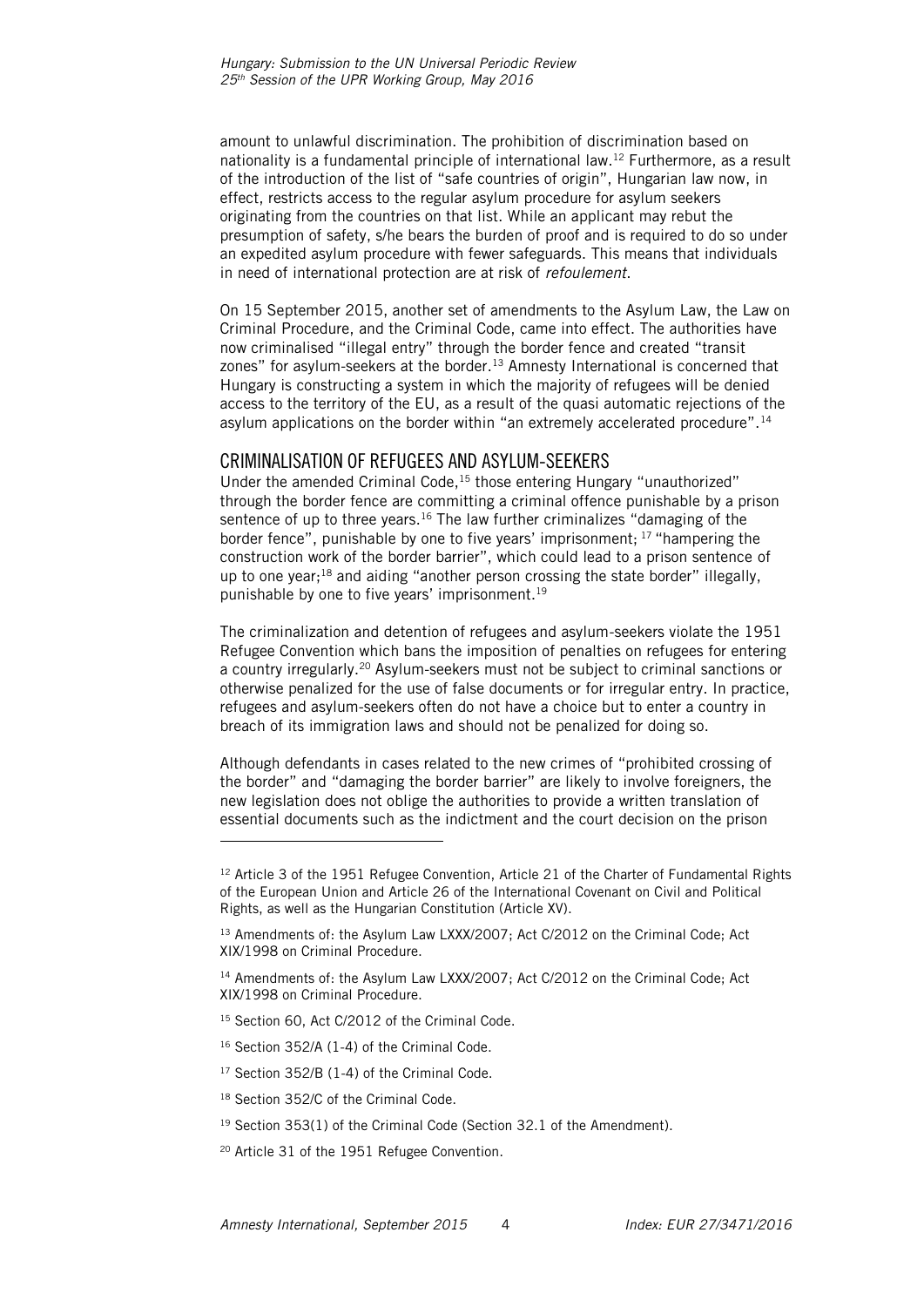sentence, as is required by the EU law on the right to interpretation and translation in criminal proceedings $21$  and by international fair trial standards.

#### <span id="page-5-0"></span>USE OF FORCE TO REPEL REFUGEES AND MIGRANTS AT THE BORDER

On 21 September 2015, the Hungarian Parliament passed legislation authorizing the deployment of military forces to assist the police in securing the border and territory of Hungary in situations of "crises caused by mass immigration".<sup>22</sup> The law also authorises the military and the police to use rubber bullets, tear gas grenades and pyrotechnical devices in order to secure the border. The following day the Parliament passed a resolution calling for the use of "all available measures to defend Hungarian borders".<sup>23</sup>

Amnesty International is concerned that measures taken as part of the extended "crises situation caused by mass immigration" could lead to excessive use of force by the police and the military with the risk of causing serious injury and even death. This would be in clear violation of Hungary's obligations under the International Covenant on Civil and Political Rights and European Convention on Human Rights and Fundamental Freedoms to respect and protect the rights to life and security of person, including bodily and mental integrity, and the right not to be subjected to cruel, inhuman or degrading treatment.<sup>24</sup>

### <span id="page-5-1"></span>**PROMOTION AND PROTECTION OF HUMAN RIGHTS ON THE GROUND**

The refugee crisis escalated between January and September 2015 when over 161,000 persons applied for asylum in Hungary. This was a significant increase from 2014, when 42,777 asylum applicants were registered throughout the year.<sup>25</sup> The progressive increase in the number of new asylum-seekers had started already in 2013. $26$  As early as 2012, the UN High Commissioner for Refugees, as well as NGOs, were calling for improvement of the reception facilities for asylum-seekers in Hungary in line with the EU reception standards.<sup>27</sup>

#### <span id="page-5-2"></span>QUASI-AUTOMATIC REJECTIONS OF ASYLUM-SEEKERS IN "TRANSIT ZONES"

In mid-September 2015, at the same time as the border fence along the Serbian-

<sup>21</sup> Article 3(2) Directive 2010/64/EU.

j

<sup>22</sup> Act CXLII/2015 on the Law on Police and Military.

 $23$  The resolution was proposed on 28 August and adopted on 22 September. See (in Hungarian): <http://www.parlament.hu/irom40/05984/05984.pdf>

<sup>24</sup> See: International Covenant on Civil and Political Rights, Articles 6, 7 and 9 (including specifically General Comment 35 on Article 9 by the UN Human Rights Committee); European Convention on Human Rights, Articles 2 and 3.

<sup>25</sup> Office of Immigration and Nationality. Statistics on file with Amnesty International.

<sup>26</sup> Hungarian Helsinki Committee (2015), *Building a legal fence*, Information note, 7 August 2015. p. 6

<sup>27</sup> UNHCR, *Hungary as a Country of Asylum*, April 2012, p. 12. Available at: [http://www.unhcr-centraleurope.org/pdf/resources/legal-documents/unhcr-handbooks](http://www.unhcr-centraleurope.org/pdf/resources/legal-documents/unhcr-handbooks-recommendations-and-guidelines/hungary-as-a-country-of-asylum-2012.html)[recommendations-and-guidelines/hungary-as-a-country-of-asylum-2012.html](http://www.unhcr-centraleurope.org/pdf/resources/legal-documents/unhcr-handbooks-recommendations-and-guidelines/hungary-as-a-country-of-asylum-2012.html)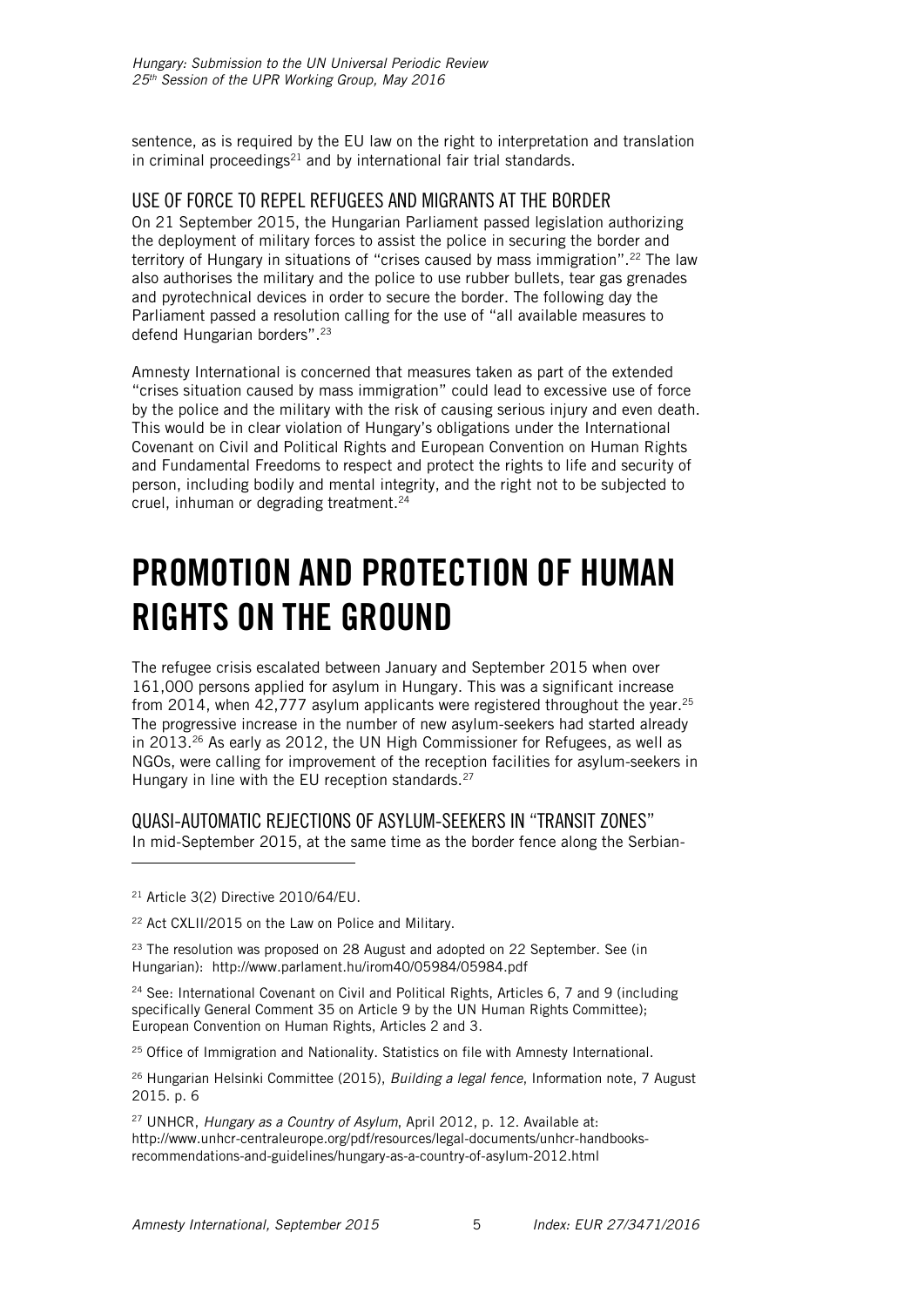Hungarian border was being completed, the government introduced "transit zones" in response to the "crisis situation caused by mass immigration" declared in the southern districts of the country. <sup>28</sup> The government established a set of pre-fab registration centres from which the national refugee authority can review and make decisions on the admissibility of asylum applications,<sup>29</sup> and in which rejected applicants can stay if they decide to appeal the decision. People in the "transit zones" can only access Hungarian territory if their application for asylum is deemed admissible.<sup>30</sup>

Soon after the "transit zones" were opened, it became clear that they would be able to serve only a limited number of asylum-seekers. According to a statement by the government, 185 people entered the "transit zones" on 15 and 16 September to begin the asylum procedure. In fact, Amnesty International observed that only two to five persons per hour were allowed into the containers in the "transit zone" in Röszke/Horgoš on 15 and 16 September. Meanwhile, thousands of refugees were waiting outside the "transit zones" without any information about how to access the asylum procedure.<sup>31</sup>

Although the Asylum Law envisages that the admissibility procedure in the "transit zones" at the border should take up to eight days, Amnesty International observed that during the first days of the law entering into force, decisions were made within three to four hours. The rejected asylum-seekers were given the decisions in writing in Hungarian only, including information about the possibility of appeal. The individuals concerned were also informed about the possibility of appeal verbally, but in at least one case, the applicant was told that it was hopeless to appeal unless he had family in Hungary.<sup>32</sup>

Those who entered the "transit zones" were likely to be rejected on admissibility grounds on the basis that they entered Hungary through Serbia, deemed a "safe third country" under the amended Asylum Law.<sup>33</sup> Those asylum-seekers were simply told to return to Serbia. This is particularly concerning, as Amnesty International's research shows that returning asylum-seekers to Serbia exposes them to risk of arbitrary detention and treatment as irregular migrants, leading to possible *refoulement*, including chain *refoulement*, i.e. an indirect removal of a refugee from one country to a third country which subsequently will send him/her onward to the place of feared persecution*.* 34

EU law obliges Hungary to ensure that asylum applications are examined and decisions taken on an individual basis, with objectivity and impartiality.<sup>35</sup> Decisions

l

<sup>&</sup>lt;sup>28</sup> Section 80 of the LXXX/2007 Asylum Law (Section 16 of the amendment).

<sup>&</sup>lt;sup>29</sup> Section 71A (3) of the LXXX/2007 Asylum Law (Section 15 of the amendment).

<sup>&</sup>lt;sup>30</sup> Section 15 (5) of the Asylum Law.

<sup>&</sup>lt;sup>31</sup> Amnesty International conducted interviews with refugees and migrants at the Röszke/Horgoš "transit zone" on 15 and 16 September 2015; Hungarian Helsinki Committee (2015), *No Country for Refugees*, p. 3.

<sup>32</sup> Interview with an asylum-seeker in Röszke/Horgoš, 16 September 2015.

 $33$  Section 51(2) and 51(4) of the Asylum Law. See Amnesty International's analysis: *Hungary: open letter to members of the Hungarian parliament concerns regarding Act CXXVII/2015 amending the Asylum Law* (Index: EUR 27/2190/2015).

<sup>34</sup> Amnesty International. 2015. *Europe's Borderlands: Violations against refugees and migrants in Macedonia, Serbia and Hungary* (Index: EUR 70/1579/2015), p. 45.

<sup>35</sup> EU Procedure Directive (Recast) 2013/32/EU, Article 10(3)a.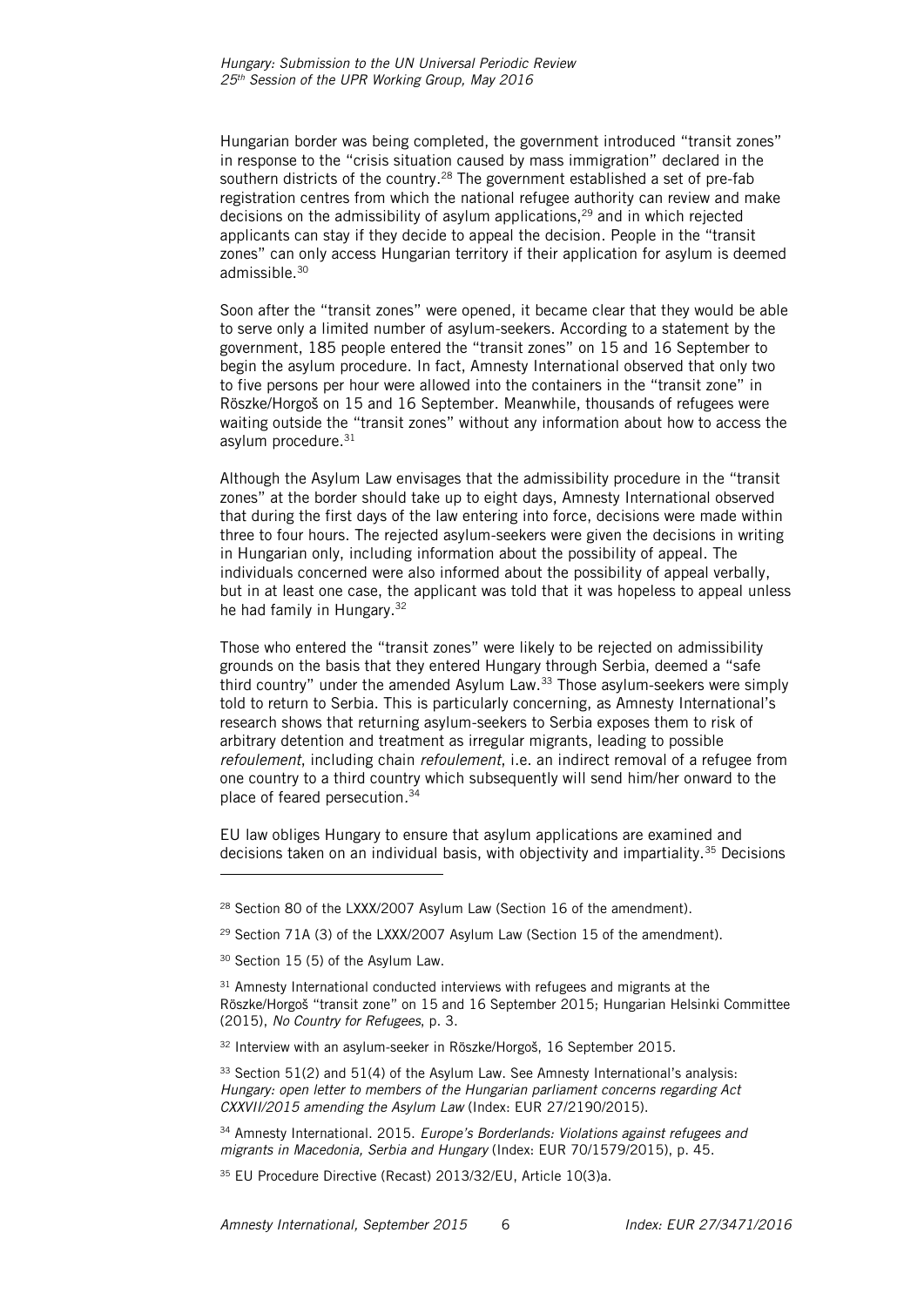issued in the transit zones within a period of just a few hours, with the absence of legal aid, and with no consideration given to the individual grounds of the application,<sup>36</sup> fail to meet these criteria and thus put Hungary in breach of EU law, as well as international human rights law. In addition, the amended Asylum Law gives rise to procedural concerns regarding access to effective remedy. An appeal of the first instance decision on admissibility must be submitted within seven days and the court has to deliver a decision on appeal within eight days. Such a short period is likely to be insufficient for a full examination of the case and the law, including an examination of the international protection needs of the applicant as required by EU law. $37$ 

#### <span id="page-7-0"></span>USE OF FORCE TO REPEL REFUGEES AND MIGRANTS AT THE BORDER

Amnesty International has received reports of excessive use of force against refugees and migrants on 16 September 2015, when police responded to the refugees and migrants demanding that a border gate at the Horgoš-Röszke border crossing between Serbia and Hungary be opened. Some refugees and migrants threw shoes and water bottles at the riot police, which responded by firing water cannons, pepper spray and tear gas at them. At least nine people, including four children, were separated from their families by Hungarian police during the incident.

Under the UN Basic Principles on the Use of Force and Firearms, law enforcement officials must, as far as possible, apply non-violent means before resorting to the use of force, which they may use only if non-violent means remain ineffective or without any promise of achieving the intended result.<sup>38</sup> Even with less lethal weapons such as water cannons, pepper spray and tear gas, the use of force must meet a strict test of necessity and proportionality. Authorities should also consider the risks of injury or harm to those involved. The above example raises concern over excessive use of force and escalation of conflict by the security forces.

In addition, Amnesty International has seen photographic images from 26 September 2015 of a joint operation by the police and army at the Beremend border crossing between Croatia and Hungary and at the train station in the village of Zakány.<sup>39</sup> The images show armoured military vehicles mounted with heavy machine guns, and soldiers armed with special-forces style firearms, including assault rifles. These images indicate that Hungary is running a heavily militarised operation on its borders in response to the "crisis caused by mass immigration", a special state of emergency declared by the government on 15 September for the southern regions.<sup>40</sup> International law is clear that the use of firearms in law enforcement is prohibited except to prevent an imminent threat of death or serious injury.<sup>41</sup> It further stipulates that firearms must never be used as a tactical tool for the management of crowds, whether in situations of unauthorised border crossing or

ł

<sup>&</sup>lt;sup>36</sup> On the basis that all persons seeking asylum from the "transit zones" entered from Serbia (Section 51(2)(b) of the Asylum Law).

<sup>&</sup>lt;sup>37</sup> The EU's Procedures Directive (Recast) 2013/32/EU, Article 46(3).

<sup>38</sup> Basic Principle 4.

<sup>&</sup>lt;sup>39</sup> Images on files with Amnesty International taken on 25 and 26 September 2015.

<sup>40</sup> "Government declares state of crisis due to mass migration in two counties", Prime Minister's Office, 15 September 2015 http://www.kormany.hu/en/prime-minister-s-office/news/government-declares-stateof-crisis-due-to-mass-migration-in-two-counties

<sup>&</sup>lt;sup>41</sup> See Basic Principle 9, UN Basic Principles on the Use of Force and Firearms.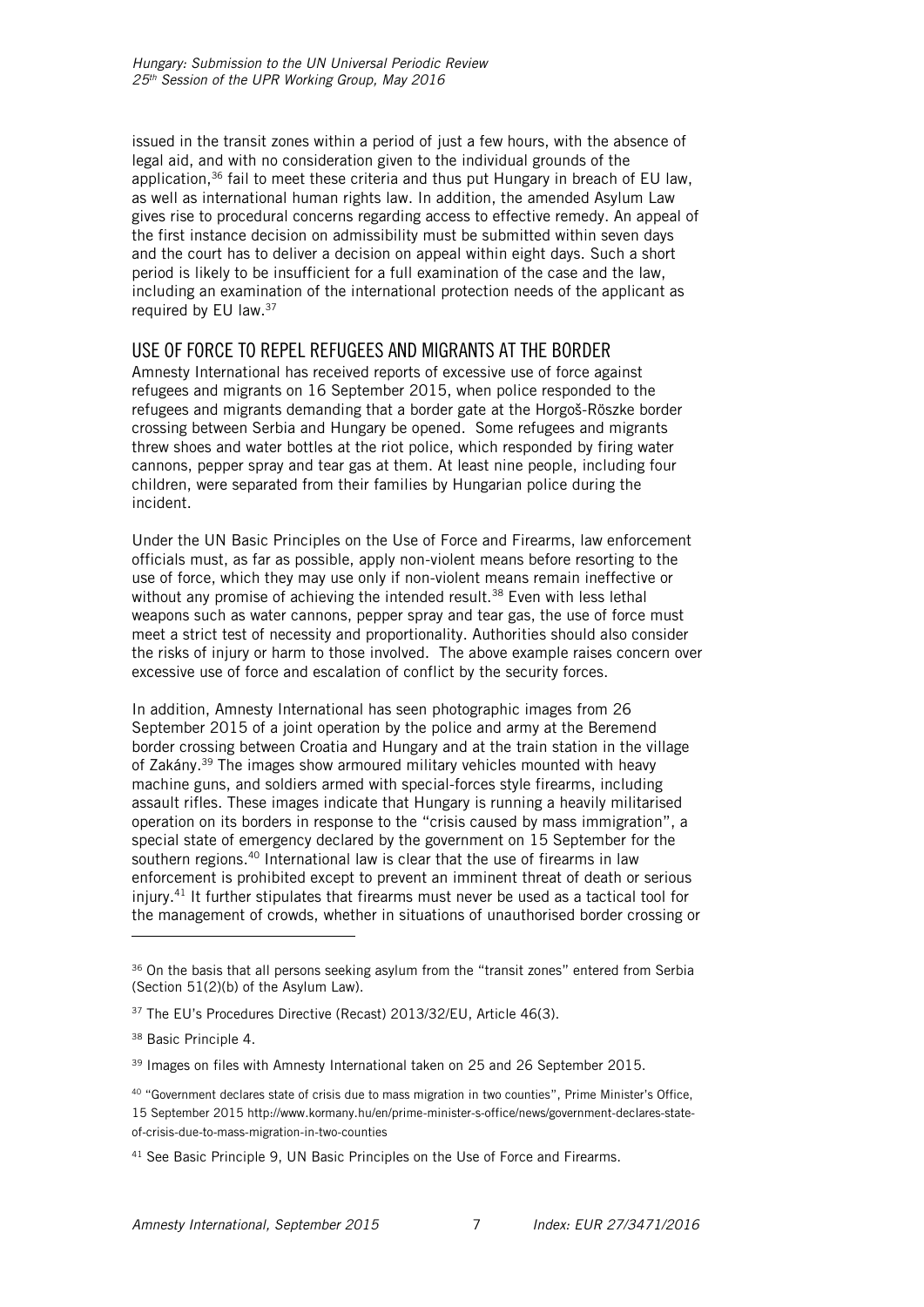in any other attempt to maintain public order.

Concerns surrounding excessive use of force described above, together with measures adopted by the Hungarian government, including criminalisation of illegal entry, adoption of a list of "safe countries", and summary rejection of asylum applications at the admissibility stage in transit zones, indicate breaches of international human rights law and standards.

## <span id="page-8-0"></span>**RECOMMENDATIONS FOR ACTION BY THE STATE UNDER REVIEW**

#### **Amnesty International calls on the government of Hungary to:**

*Rights of refugees and asylum-seekers*

- Repeal the amendments to the Criminal Code that criminalize "illegal entry" and introduce "transit zones" at the border and a list of "safe countries";
- Remove any laws, policies or practices which discriminate against asylum seekers based on their method of arrival, their country of origin, or their nationality;
- Provide asylum-seekers with immediate access to Hungarian territory, a prompt and effective individual asylum claim procedure, in order to have their asylum claims promptly, fairly and individually assessed with the right to have access to interpreters, legal aid and other procedural safeguards and adequate reception conditions;
- Comply with the principle of *non-refoulement*.

#### *Use of force*

- Refrain from using the military in policing the border operations except where strictly necessary and proportionate. Where it is necessary to use the assistance of the military, they should be trained in the UN Basic Principles on the Use of Force and Firearms and exercise restraint in using lethal and less lethal weapons;
- Repeal legislation which authorises the use of the military at the border and any use of force which is inconsistent with international human rights laws and standards;
- Ensure that any excessive use of force is promptly investigated in an independent and impartial manner.